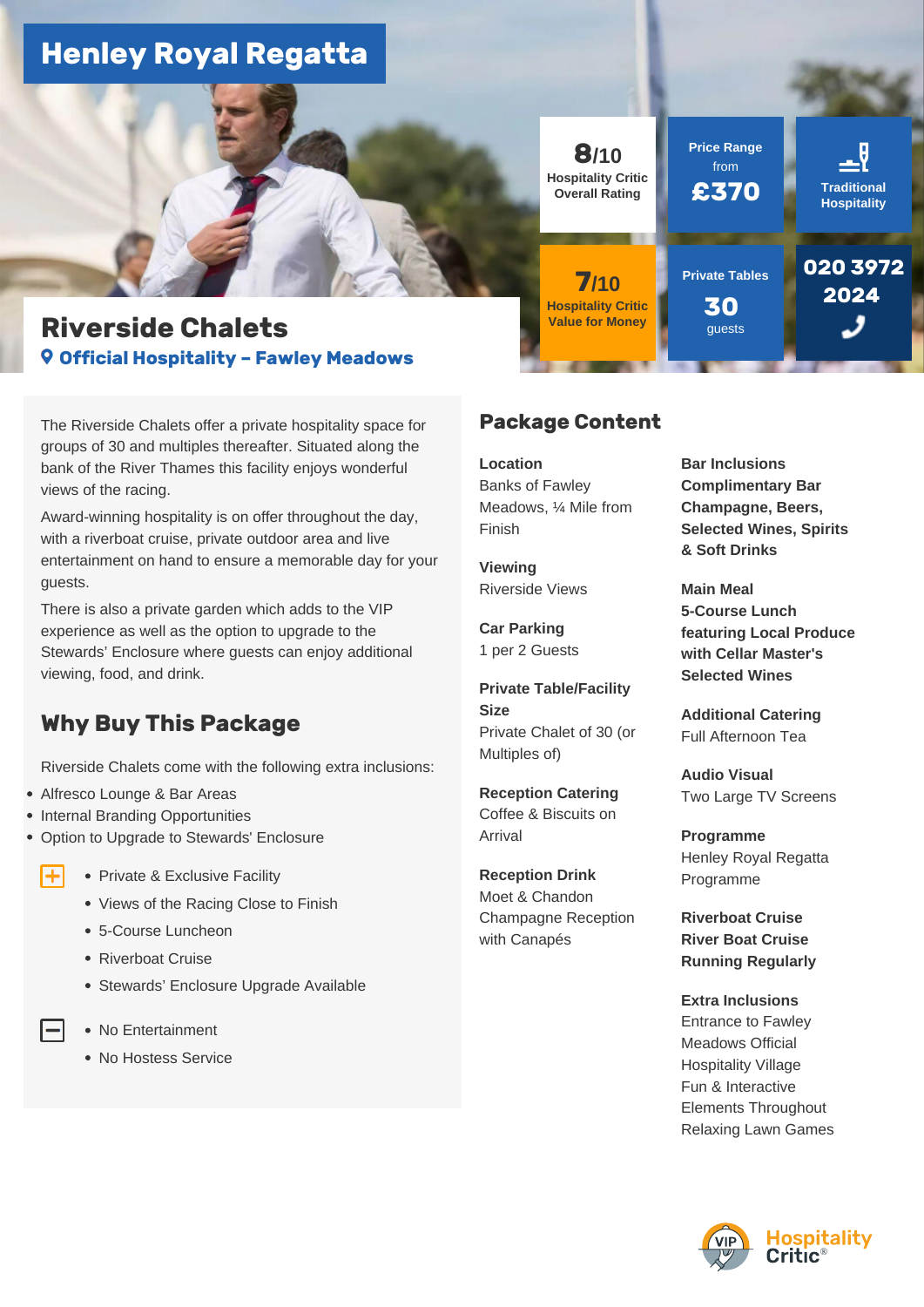

# **Riverside Chalets Hospitality Critic Review**

#### **Introduction**

Private Riverside Chalets are situated in the Official Fawley Meadows Hospitality Village. A village atmosphere has been created here, along the riverbank, which includes fun & interactive elements, relaxing lawn games and an alfresco lounge and bar area.

#### **Location**

Fawley Meadows is situated on the opposite side (Buckinghamshire side) of the River Thames to the Stewards' Enclosure. It is a picturesque location along the riverbank with lovely views of the racing as they approach the closing 500m of the race.

# **Facility/Décor**

The river-fronted chalets each have a private garden area with garden furniture, defined by white picket fencing.

# **Private Facilities**

The private chalets are available for a minimum of 30 guests and multiples thereof. Each chalet has round tables, each to seat 10 guests. The privacy allows companies the opportunity to internally brand the chalets.

# **Catering**

Catering is a key element of your day at Henley and after morning coffee and biscuits you can look forward to pre-lunch canapés followed by a sumptuous 5-course luncheon. Later in the day, you can enjoy a Full sweet & savoury Afternoon Tea with sandwiches, cakes & scones.

#### **Extras**

Each guest receives an official souvenir Henley Royal Regatta Racing Programme.

#### **Admission**

There are no admission tickets required to watch the Henley Royal Regatta, however, most vantage points along the river have been taken over by hospitality pavilions and the ticketed Regatta Enclosure (downstream from the Stewards). The key exception to this is the Stewards' Enclosure itself (equivalent to Ascot's Royal Enclosure), which sits opposite the regatta Finish Line, where tickets are usually only available for Members and their guests (there is over a 5-year waiting list to become a Member). However, the Fawley Hospitality Village package includes the option to purchase Stewards' Enclosure admission as an upgrade of £50 pp plus vat (boat transfers included).

# **Drinks**

There is a full complimentary bar throughout the day that includes Champagne & Pimms, wines, beers, selected spirits, and soft drinks.

# **Riverboat Cruise**

A riverboat Cruise is included, which runs throughout the day, you will be allocated a specific time for you and your guests. This is a popular addition to the day.

#### **Entertainment**

There is no entertainment or guest speakers in the private chalets.

# **Audio-Visual**

There is a small TV monitor to allow you to keep track of other sporting events taking place, notably Wimbledon.

#### **Car Parking**

Car park labels are included on a 1:2 basis and the car park is ideally located adjacent to the hospitality village.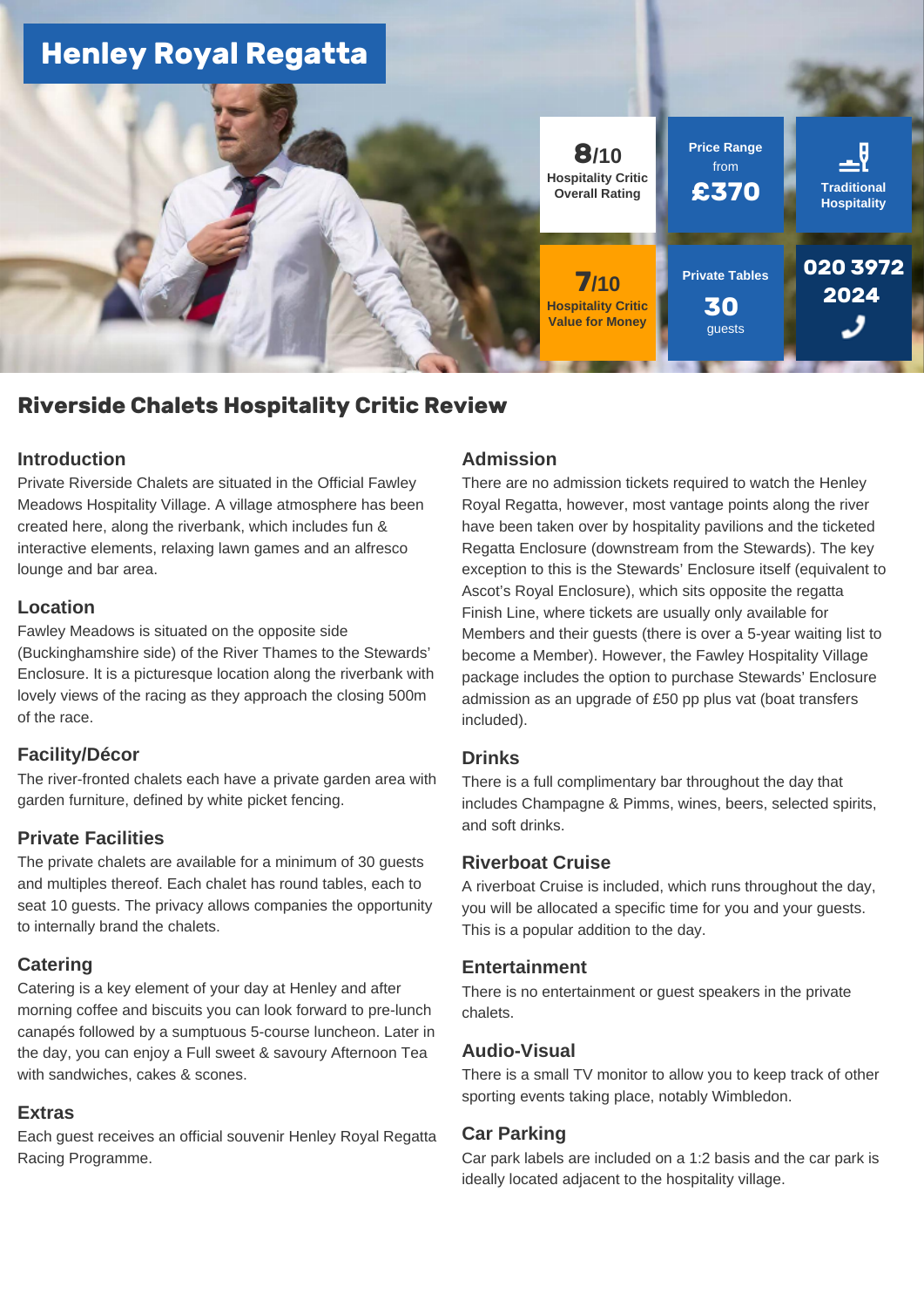# **Dress Code (Stewards' Enclosure)**

There is no formal dress code, except in the Stewards' Enclosure, where gentlemen are required to wear lounge suits, or jackets/blazers with flannels, together with a tie or cravat. Ladies are required to wear dresses or skirts, with a hemline below the knee.